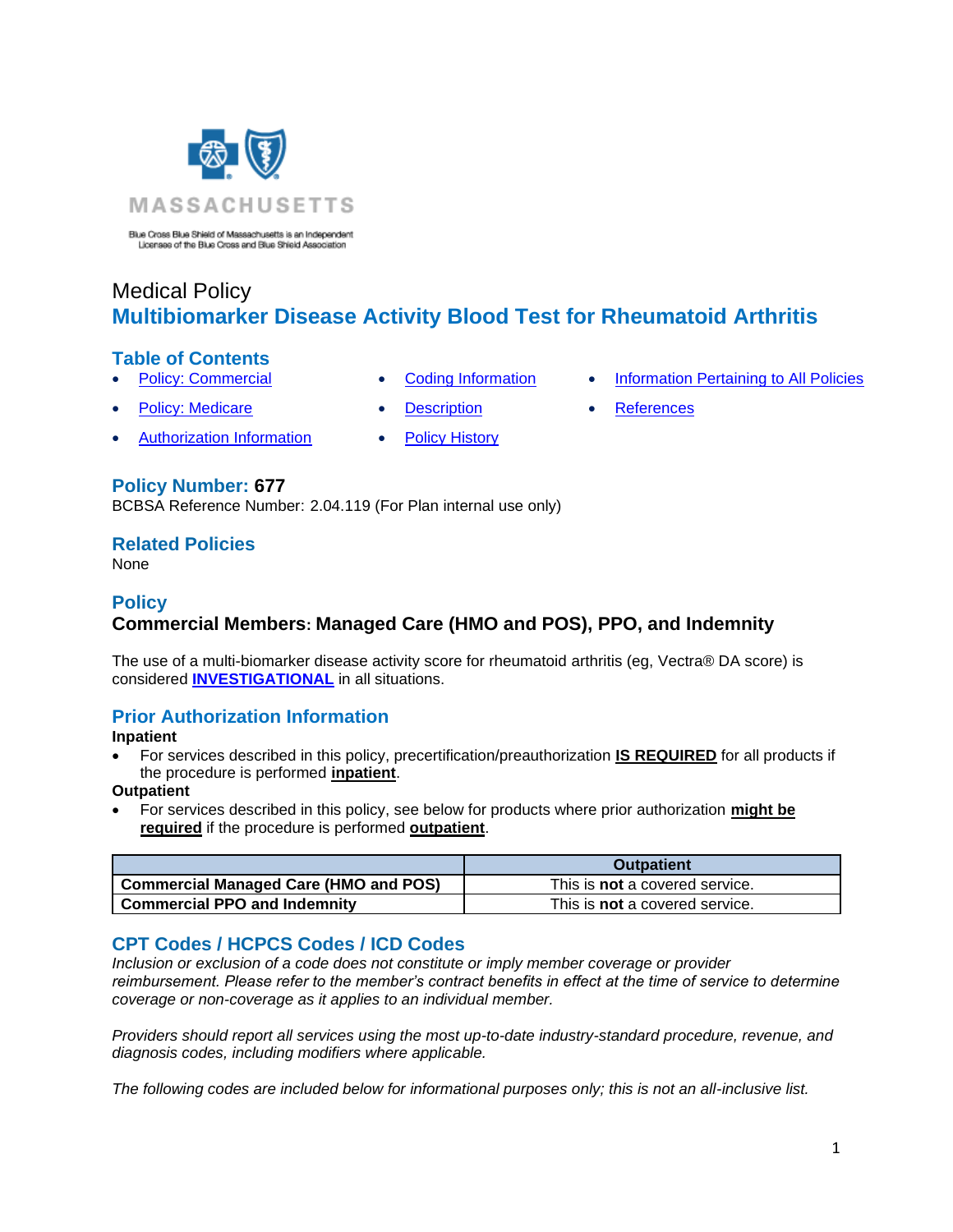**The following CPT codes are considered investigational for Commercial Members: Managed Care (HMO and POS), PPO, and Indemnity:**

### **CPT Codes**

| CPT codes: | <b>Code Description</b>                                                          |
|------------|----------------------------------------------------------------------------------|
|            | Autoimmune (rheumatoid arthritis), analysis of 12 biomarkers using immunoassays, |
| 81490      | utilizing serum, prognostic algorithm reported as a disease activity score       |

### <span id="page-1-0"></span>**Description**

#### **Rheumatoid Arthritis**

RA is characterized by chronic joint inflammation leading to painful symptoms, progressive joint destruction, and loss of function. The disorder is relatively common and associated with a high burden of morbidity for affected patients.

#### **Treatment**

Treatment of RA has undergone a shift from symptom management to a more proactive strategy of minimizing disease activity and delaying disease progression.<sup>1</sup> The goal of treatment is to reduce the irreversible joint damage that occurs from ongoing joint inflammation and synovitis by keeping disease activity as low as possible. The availability of an increasing number of effective disease-modifying antirheumatic drugs has made the achievement of remission, or sustained low disease activity, a feasible goal for a large proportion of patients with RA. This treatment strategy has been called a *tight control* approach.

The concept of tight control in the management of RA has gained wide acceptance. Evidence from clinical trials has demonstrated that outcomes are improved with a tight control strategy, in which treatment targets are mainly based on measures of disease activity. In a systematic review, Schoelsetet al (2010) identified 7 studies that evaluated the efficacy of tight control.[2,](https://www.evidencepositioningsystem.com/_w_3c770096b05088bf7aa0b08b31c92c1dec1a5635a896b9d0/BCBSA/html/_w_3c770096b05088bf7aa0b08b31c92c1dec1a5635a896b9d0/_blank) Four of these trials randomized patients to tight control using treatment targets or to routine management, two studies compared different treatment targets, and one study compared results from targeted treatment with historical controls. The treatment targets were heterogeneous, including symptom-based measures, joint scores on the exam, validated treatment activity measures, lab values, or combinations of these factors. In all 4 trials that randomized patients to tight control or routine management, there was a significant decrease in the Disease Activity Score (DAS) or its 28 joints version (DAS28) and in the likelihood of achieving remission for patients in the tight control group.

According to the American College of Rheumatology (ACR) guidelines, initial treatment of patients with RA is monotherapy (usually a disease-modifying antirheumatic drug). Treatment may progress to combination therapy if disease activity remains moderate or high despite monotherapy.[3,](https://www.evidencepositioningsystem.com/_w_3c770096b05088bf7aa0b08b31c92c1dec1a5635a896b9d0/BCBSA/html/_w_3c770096b05088bf7aa0b08b31c92c1dec1a5635a896b9d0/_blank) Combination therapy may consist of additional disease-modifying antirheumatic drugs or the addition of tumor necrosis factors or non-tumor necrosis factors biologics.

#### **Selection of Disease Activity Assessment Tools**

For a strategy of tight control to be successful, reliable and valid measurement of disease activity is necessary. Numerous measurements exist that assess various aspects of RA disease activity, including patient self-report of symptom severity and functional capacity, physician examination of joints for swelling and tenderness, laboratory testing of serum biomarkers, and imaging. Various assessment tools exist that range from those that rely only on single types of measurements, to composite tools that combine information from multiple measurement sources. These assessment tools vary in their psychometric properties and their feasibility of implementation and these trade-offs must be considered in their selection for use. For example, although composite tools are more comprehensive, in some cases they may be less feasible for regular use.

Based on a systematic review (2019) of the psychometric properties of 46 tools, $4$  an ACR working group determined that the following 11 measures of disease activity fulfilled a minimum standard for regular use in most clinical settings: Disease Activity Score (DAS), Routine Assessment of Patient Index Data 3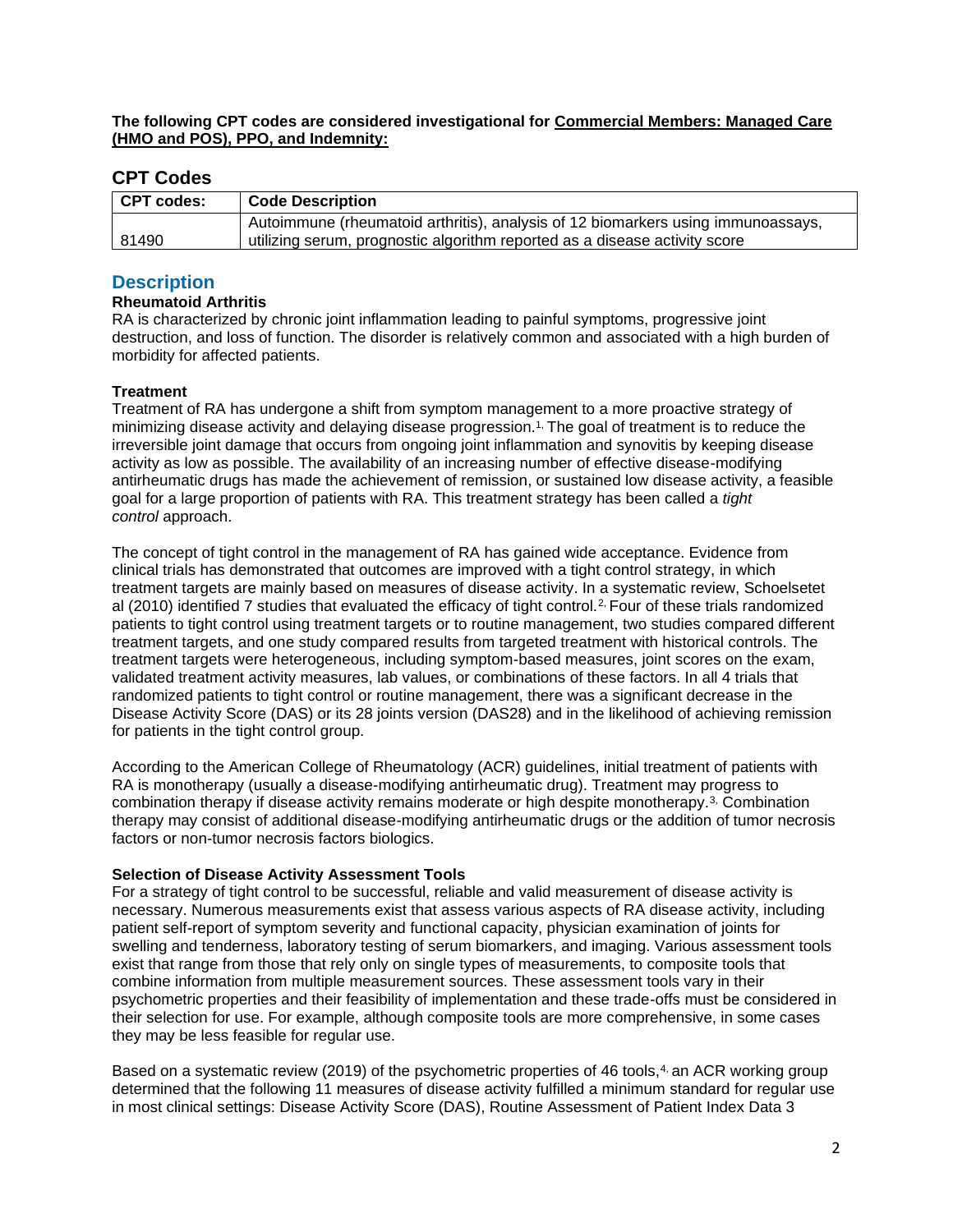(RAPID3), Routine Assessment of Patient Index Data 5 (RAPID5), Clinical Disease Activity Index (CDAI), Disease Activity Score with 28 joints (DAS28-ESR/CRP), Patient Derived DAS28, Hospital Universitario La Princesa Index (HUPI), Multibiomarker Disease Activity Score (MBDA score, Vectra DA), Rheumatoid Arthritis Disease Activity Index (RADAI),Rheumatoid Arthritis Disease Activity Index 5 (RADAI-5), and the Simplified Disease Activity Index (SDAI). Additionally, using a modified Delphi process, the ACR working group further identified the following 5 measures as "preferred" for regular use in most clinic settings: the DAS28-ESR/CRP, CDAI, DSAI, RAPID3, and Patient Activity Scale-II.

#### **Vectra Test**

The Vectra Test is a commercially available multibiomarker disease activity (MBDA) test that is an approach to measuring RA disease activity that uses only serum biomarkers obtained through a laboratory blood draw. The manufacturer describes Vectra as a complement to clinical judgment.[5,](https://www.evidencepositioningsystem.com/_w_3c770096b05088bf7aa0b08b31c92c1dec1a5635a896b9d0/BCBSA/html/_w_3c770096b05088bf7aa0b08b31c92c1dec1a5635a896b9d0/_blank) Although not explicitly stated, it appears that the test may be used as an adjunct to other disease activity measures, to potentially identify patients at high-risk of progression who would, therefore, benefit from a more aggressive treatment strategy.

The Vectra test measures the serum concentrations of the following 12 biomarkers: Interleukin-6 (IL-6), Tumor Necrosis Factor Receptor Type I (TNFRI), Vascular Cell Adhesion Molecule 1 (VCAM-1), Epidermal Growth Factor (EGF), Vascular Endothelial Growth Factor A (VEGF-A), YKL-40, Matrix Metalloproteinase 1 (MMP-1), and Matrix Metalloproteinase 3 (MMP-3), C-reactive protein (CRP), Serum Amyloid A (SAA), Leptin, and Resistin. The concentrations of these 12 biomarkers are measured in serum and, combined with age, gender and adiposity (i.e., leptin) information, are entered in a proprietary formula to generate a score on a scale of 1 to 100 that represents the level of RA disease activity: $6$ ,

Categories of scores were constructed to correlate with the DAS28-CRP scale<sup>[5,7,:](https://www.evidencepositioningsystem.com/_w_3c770096b05088bf7aa0b08b31c92c1dec1a5635a896b9d0/BCBSA/html/_w_3c770096b05088bf7aa0b08b31c92c1dec1a5635a896b9d0/_blank)</sup>

- 45-100: high disease activity
- 30-44: moderate disease activity
- 1-29: low disease activity.

Prior to December 2017, the Vectra test was originally referred to as Vectra DA and the original MBDA score did not include adiposity (i.e., leptin) adjustment. $8$ , However, as the current, commercially available version of the test includes the leptin-adjusted MBDA score (now called the "adjusted MBDA score"),<sup>[6,](https://www.evidencepositioningsystem.com/_w_3c770096b05088bf7aa0b08b31c92c1dec1a5635a896b9d0/BCBSA/html/_w_3c770096b05088bf7aa0b08b31c92c1dec1a5635a896b9d0/_blank)</sup> the focus of this policy will primarily be on the leptin-adjusted Vectra test.

In the ACR working group's systematic review reported by England et al  $(2019)$ ,<sup>[4,](https://www.evidencepositioningsystem.com/_w_3c770096b05088bf7aa0b08b31c92c1dec1a5635a896b9d0/BCBSA/html/_w_3c770096b05088bf7aa0b08b31c92c1dec1a5635a896b9d0/_blank)</sup> they also graded feasibility of the RA disease activity measurement tools. Any measure not commercially available or requiring advanced imaging was graded as infeasible. All other measures started with 4 points (ie, "++++") and were downgraded by 1-point for each of the following implementation considerations: requiring a provider joint count, requiring a laboratory test, not possible to complete during a routine clinic visit, not possible to complete on the same day as the clinic visit. The ACR Working Group downgraded the feasibility of the Vectra DA by 3 points (ie, score of "++++" decreased to "+"). This was due to its requirement of a laboratory test and because its result is not available on the same day as the clinic visit. Although the current, commercially available version of the Vectra test was not assessed in the 2019 ACR guideline, because it requires the same laboratory testing that is not available on the same days as the clinic visit, likely it would have a similar feasibility rating as the older version.

Clinical laboratories may develop and validate tests in-house and market them as a laboratory service; laboratory-developed tests must meet the general regulatory standards of the Clinical Laboratory Improvement Amendments. The Vectra® test (Crescendo Bioscience) is available under the auspices of Clinical Laboratory Improvement Amendments. Laboratories that offer laboratory-developed tests must be licensed by Clinical Laboratory Improvement Amendments for high-complexity testing. To date, the U.S. Food and Drug Administration has chosen not to require any regulatory review of this test.

### **Summary**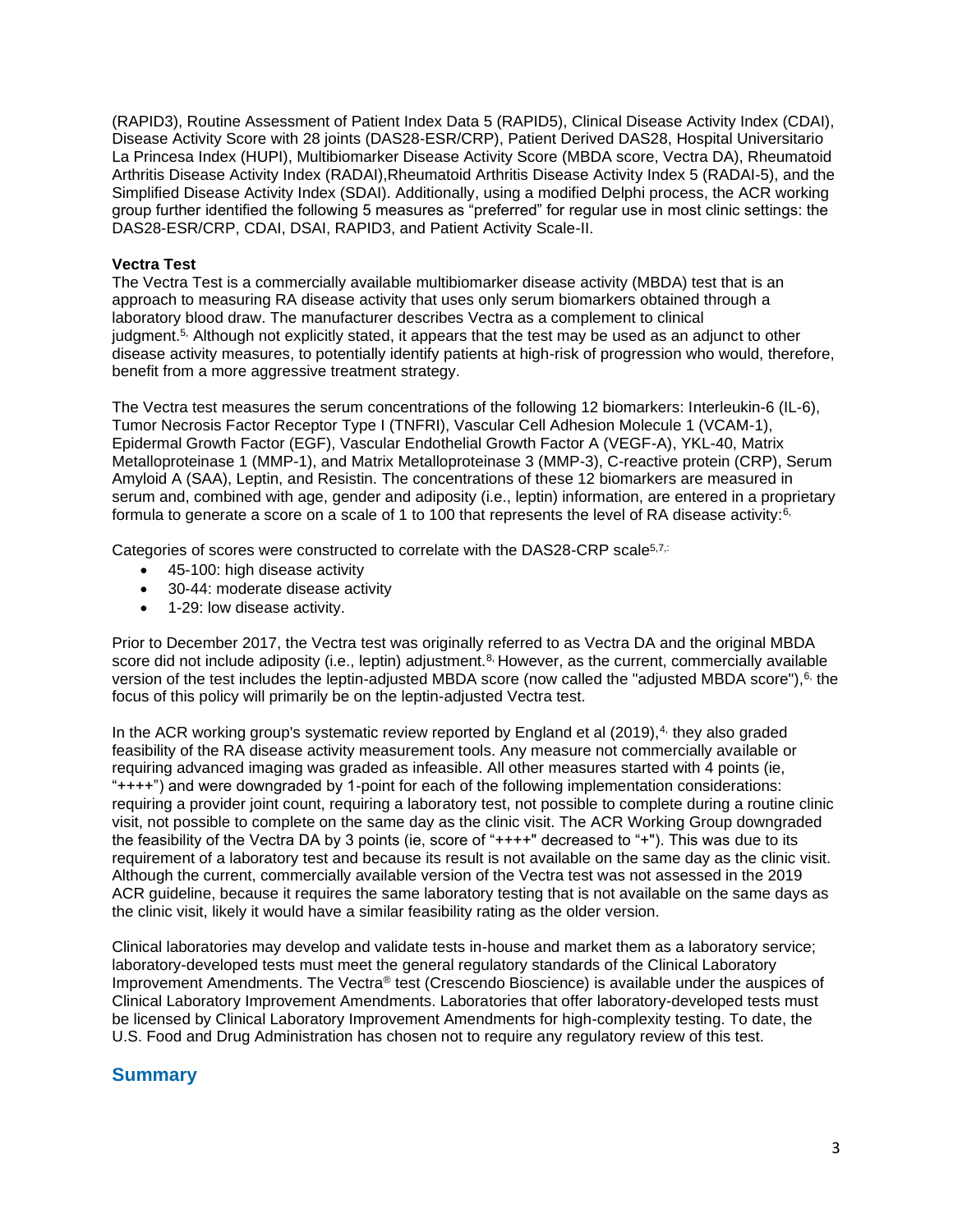Assessment of disease activity in rheumatoid arthritis is an important component of management with a goal of treatment to maintain low disease activity or achieve remission. There are a variety of instruments for measuring rheumatoid arthritis disease activity. The instruments use combinations of physical exam findings, radiologic results, and serum biomarkers to construct a disease activity score. A multibiomarker disease activity instrument is a disease activity measure that is comprised entirely of serum biomarkers. The Vectra test is a commercially available multibiomarker disease activity blood test that measures 12 biomarkers to construct a disease activity score. Concentrations of these 12 biomarkers are entered into a proprietary formula which, after adjustment by age, gender and adiposity (i.e., leptin) levels, generates a disease activity score ("adjusted MBDA score") that ranges from 1 (low disease activity) to 100 (high disease activity).

#### **Summary of Evidence**

#### **Vectra test with adjusted MBDA score**

For individuals who have RA who receive the current commercially available Vectra test ("adjusted MBDA score") as an adjunct or as a replacement of other disease activity measures, the evidence includes 1 study that analyzed archived serum samples using combined data from an RCT and a cohort study. Relevant outcomes are test validity, other test performance measures, symptoms, change in disease status, functional outcomes, and quality of life. Analyses comparing Vectra with other previously validated disease activity measures such as the DAS28 or to radiographic progression, consisted mostly of correlations. However, the PPV's that individuals with Vectra moderate- to high-risk disease scores had radiographic progression were low, at 3.9% and 9.3%, respectively. Additionally, due to numerous relevance, design and conduct limitations of this study, the body of evidence on the Vectra test is insufficient to determine whether it is as good as or better than other disease activity measures. Additionally, there is no evidence evaluating Vectra as an adjunct to other disease activity measures. The evidence is insufficient to determine the effects of the technology on health outcomes.

#### **Original Vectra DA test**

For individuals who have RA who receive the original Vectra DA test as an adjunct or as a replacement of other disease activity measures, the evidence includes analyses of archived serum samples from RCTs and prospective cohort studies. Relevant outcomes are test validity, other test performance measures, symptoms, change in disease status, functional outcomes, and quality of life. Analyses comparing Vectra DA with other previously validated disease activity measures such as the DAS28 or to radiographic progression, consisted mostly of correlations, with only 1 study providing sensitivity, specificity, and PPV and NPV. The PPV from this study was 21%. Other analyses of archived serum samples evaluated the use of Vectra DA to predict treatment response. Results from those analyses were inconsistent. The body of evidence on the Vectra DA test is insufficient to determine whether it is as good as or better than other disease activity measures. Additionally, there is no evidence evaluating Vectra DA as an adjunct to other disease activity measures. The evidence is insufficient to determine the effects of the technology on health outcomes.

| Date   | <b>Action</b>                                                                       |
|--------|-------------------------------------------------------------------------------------|
| 1/2021 | Medicare information removed. See MP #132 Medicare Advantage Management for         |
|        | local coverage determination and national coverage determination reference.         |
| 8/2020 | Annual policy review. Description, summary, and references updated. Policy          |
|        | statements unchanged.                                                               |
| 8/2019 | Annual policy review. Description, summary, and references updated. Policy          |
|        | statements unchanged.                                                               |
| 8/2018 | Annual policy review. Policy statement clarified. Title changed to "Multibiomarker" |
|        | Disease Activity Blood Test for Rheumatoid Arthritis."                              |
| 7/2017 | Annual policy review. New references added.                                         |
| 7/2016 | Annual policy review. New references added.                                         |
| 1/2016 | Clarified coding information.                                                       |
| 9/2014 | New medical policy describing investigational indications. Effective 9/1/2014.      |

### <span id="page-3-0"></span>**Policy History**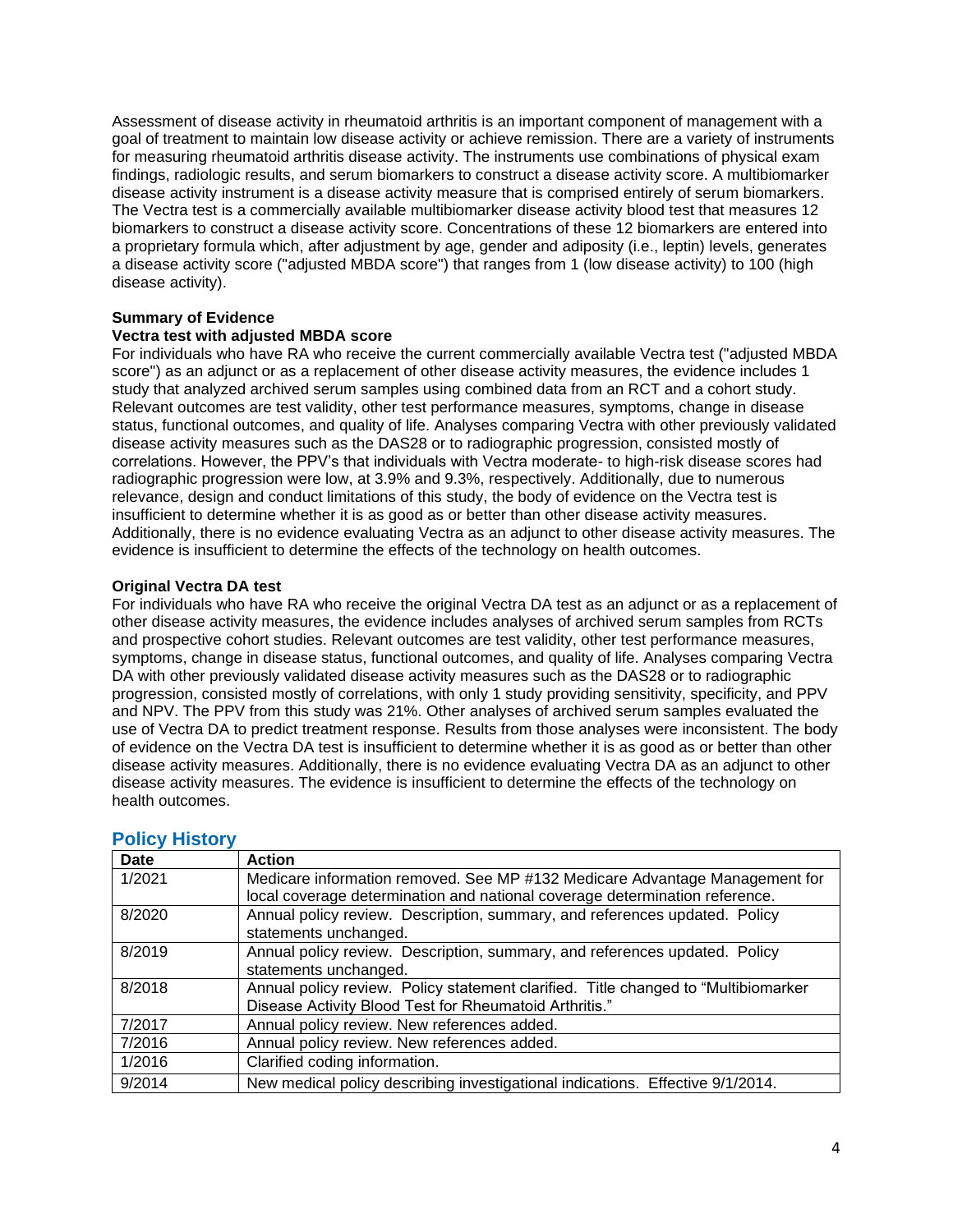# <span id="page-4-0"></span>**Information Pertaining to All Blue Cross Blue Shield Medical Policies**

Click on any of the following terms to access the relevant information: [Medical Policy Terms of Use](http://www.bluecrossma.org/medical-policies/sites/g/files/csphws2091/files/acquiadam-assets/Medical_Policy_Terms_of_Use_prn.pdf) [Managed Care Guidelines](http://www.bluecrossma.org/medical-policies/sites/g/files/csphws2091/files/acquiadam-assets/Managed_Care_Guidelines_prn.pdf) [Indemnity/PPO Guidelines](http://www.bluecrossma.org/medical-policies/sites/g/files/csphws2091/files/acquiadam-assets/Indemnity_and_PPO_Guidelines_prn.pdf) [Clinical Exception Process](http://www.bluecrossma.org/medical-policies/sites/g/files/csphws2091/files/acquiadam-assets/Clinical_Exception_Process_prn.pdf) [Medical Technology Assessment Guidelines](http://www.bluecrossma.org/medical-policies/sites/g/files/csphws2091/files/acquiadam-assets/Medical_Technology_Assessment_Guidelines_prn.pdf)

# <span id="page-4-1"></span>**References**

- 1. Upchurch KS, Kay J. Evolution of treatment for rheumatoid arthritis. Rheumatology (Oxford). Dec 2012; 51 Suppl 6: vi28-36. PMID 23221584
- 2. Schoels M, Knevel R, Aletaha D, et al. Evidence for treating rheumatoid arthritis to target: results of a systematic literature search. Ann Rheum Dis. Apr 2010; 69(4): 638-643. PMID 20237123
- 3. Singh JA, Saag KG, Bridges SL, et al. 2015 American College of Rheumatology Guideline for the Treatment of Rheumatoid Arthritis.. Jan 2016; 68(1): 1-26. PMID 26545940
- 4. England BR, Tiong BK, Bergman MJ, et al. 2019 Update of the American College of Rheumatology Recommended Rheumatoid Arthritis Disease Activity Measures. Arthritis Care Res (Hoboken). Dec 2019; 71(12): 1540-1555. PMID 31709779
- 5. Crescendo Bioscience. Vectra DA Patient Guide: Understanding results. n.d.; https://vectrascore.com/know-your-results/. Accessed May 18, 2020.
- 6. Crescendo Biosciences, Inc. Vectra Technical Specifications. May 2019. https://vectrascore.com/clinicians/vectra-test-description/. Accessed May 7, 2020
- 7. Centola M, Cavet G, Shen Y, et al. Development of a multi-biomarker disease activity test for rheumatoid arthritis. PLoS ONE. 2013; 8(4): e60635. PMID 23585841
- 8. Curtis JR, Flake DD, Weinblatt ME, et al. Adjustment of the multi-biomarker disease activity score to account for age, sex and adiposity in patients with rheumatoid arthritis. Rheumatology (Oxford). May 01 2019; 58(5): 874-883. PMID 30590790
- 9. Brahe CH, Ostergaard M, Johansen JS, et al. Predictive value of a multi-biomarker disease activity score for clinical remission and radiographic progression in patients with early rheumatoid arthritis: a post-hoc study of the OPERA trial. Scand J Rheumatol. Jan 2019; 48(1): 9-16. PMID 29985080
- 10. Iannaccone CK, Lee YC, Cui J, et al. Using genetic and clinical data to understand response to disease-modifying anti-rheumatic drug therapy: data from the Brigham and Women's Hospital Rheumatoid Arthritis Sequential Study. Rheumatology (Oxford). Jan 2011; 50(1): 40-6. PMID 20847201
- 11. Bakker MF, Cavet G, Jacobs JW, et al. Performance of a multi-biomarker score measuring rheumatoid arthritis disease activity in the CAMERA tight control study. Ann Rheum Dis. Oct 2012; 71(10): 1692-7. PMID 22596166
- 12. Markusse IM, Dirven L, van den Broek M, et al. A multibiomarker disease activity score for rheumatoid arthritis predicts radiographic joint damage in the BeSt study. J Rheumatol. Nov 2014; 41(11): 2114-9. PMID 25128518
- 13. Hambardzumyan K, Bolce R, Saevarsdottir S, et al. Pretreatment multi-biomarker disease activity score and radiographic progression in early RA: results from the SWEFOT trial. Ann Rheum Dis. Jun 2015; 74(6): 1102-9. PMID 24812287
- 14. Hambardzumyan K, Bolce RJ, Saevarsdottir S, et al. Association of a multibiomarker disease activity score at multiple time-points with radiographic progression in rheumatoid arthritis: results from the SWEFOT trial. RMD Open. 2016; 2(1): e000197. PMID 26958364
- 15. Fleischmann R, Connolly SE, Maldonado MA, et al. Brief Report: Estimating Disease Activity Using Multi-Biomarker Disease Activity Scores in Rheumatoid Arthritis Patients Treated With Abatacept or Adalimumab.. Sep 2016; 68(9): 2083-9. PMID 27111089
- 16. Hirata S, Li W, Kubo S, et al. Association of the multi-biomarker disease activity score with joint destruction in patients with rheumatoid arthritis receiving tumor necrosis factor-alpha inhibitor treatment in clinical practice. Mod Rheumatol. Nov 2016; 26(6): 850-856. PMID 26873570
- 17. Bouman CAM, van der Maas A, van Herwaarden N, et al. A multi-biomarker score measuring disease activity in rheumatoid arthritis patients tapering adalimumab or etanercept: predictive value for clinical and radiographic outcomes. Rheumatology (Oxford). Jun 01 2017; 56(6): 973-980. PMID 28339738